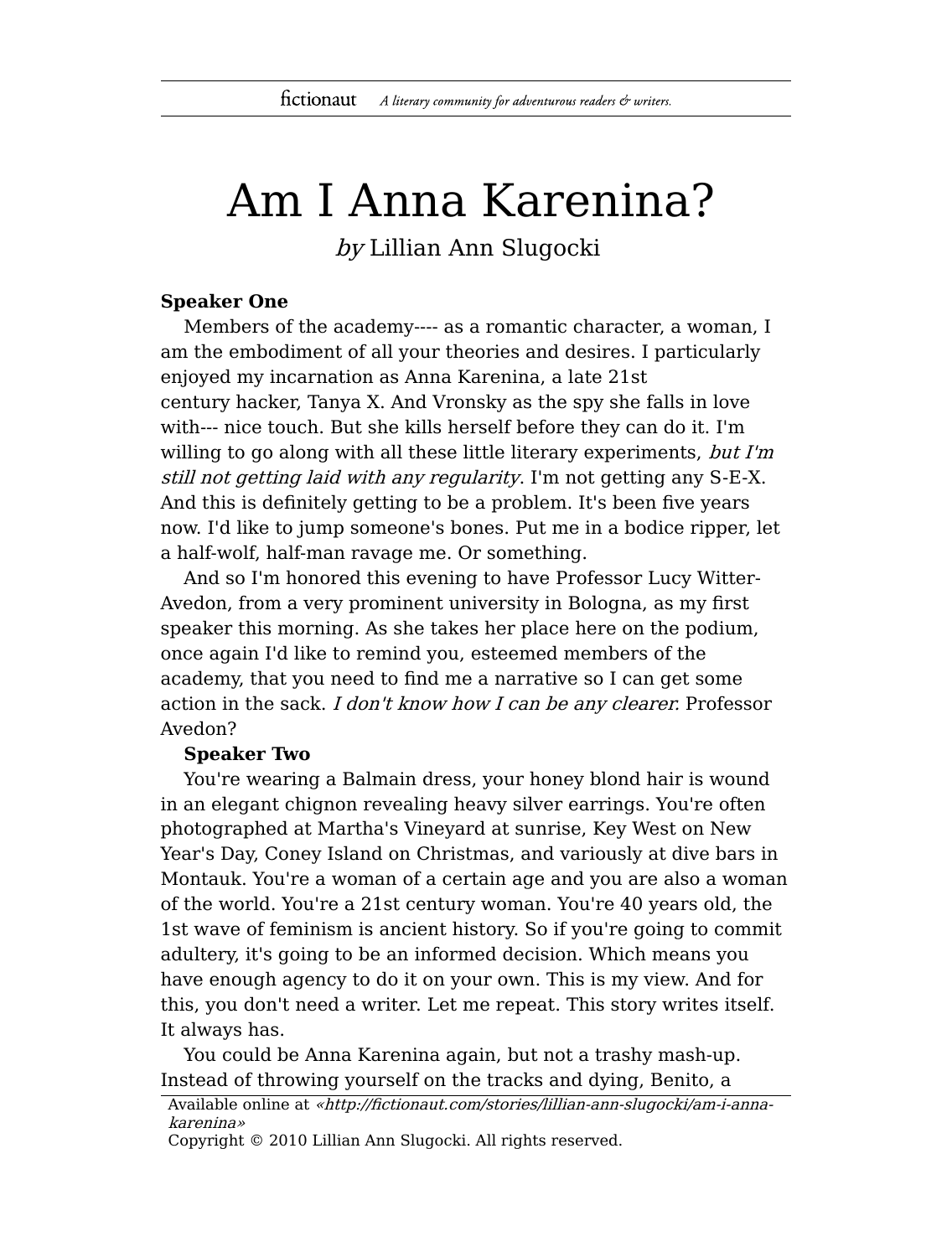maintenance worker, rescues you at the last minute. As he pulls you to safety, his dark eyes blaze a trail through your heart. You find yourself in a supply closet off the main gate. He's about to fuck you blind, but you don't mind. He's stupid, but that doesn't bother you either. As he roughly unbuttons your silk blouse and rips off your expensive jewelry, you muse that fucking is better than dying. That would be a revelation for Anna Karenina! So you don't fall in love, not at all. But at least you are not pulverized. Three days later, you are accidentally shot and killed. It's tragic but at least your desire is fulfilled

## **Speaker Three**

The story has to maintain its purity. I've said this many times before. Otherwise what is the point? She is tragic, has always been tragic and must remain tragic, this is why she is so beautiful. So hear me out--- Anna K can finally have her orgasm just as the train is crushing her body. It can be a manual orgasm or a mechanical one. Perhaps the vibrating tracks quiver and shake as the iron beast approaches. And in this way, the story retains the same architecture. The same power.

# **Speaker One**

The point is to get laid and stay alive. But I could be that girl who is photographed at sunrise on Martha's Vineyard. Why not? The image is beautiful, yet it hides my inner turmoil. I'm on the beach by a bit of driftwood, the sky is barely pink. Why am I alone at such an early hour? Or am I alone? It's the moment that everything is crashing down around me. The night before, my husband found out about my affair. We'd just finished dinner at a small but exclusive club in Montauk. I had a bowl of lobster bisque and monk fish with juniper berries, and a white rioja. The stars were out. It was the end of summer. I was wearing that Balmain dress, but my hair was loose, I liked the way it felt in the wind.

I know that when we get home there will be message for him on his Blackberry. I know it will be the end of our marriage. I know that this will also disgrace his family. But I do nothing to stop this from happening. I'm supposed to want to kill myself, but I don't. This